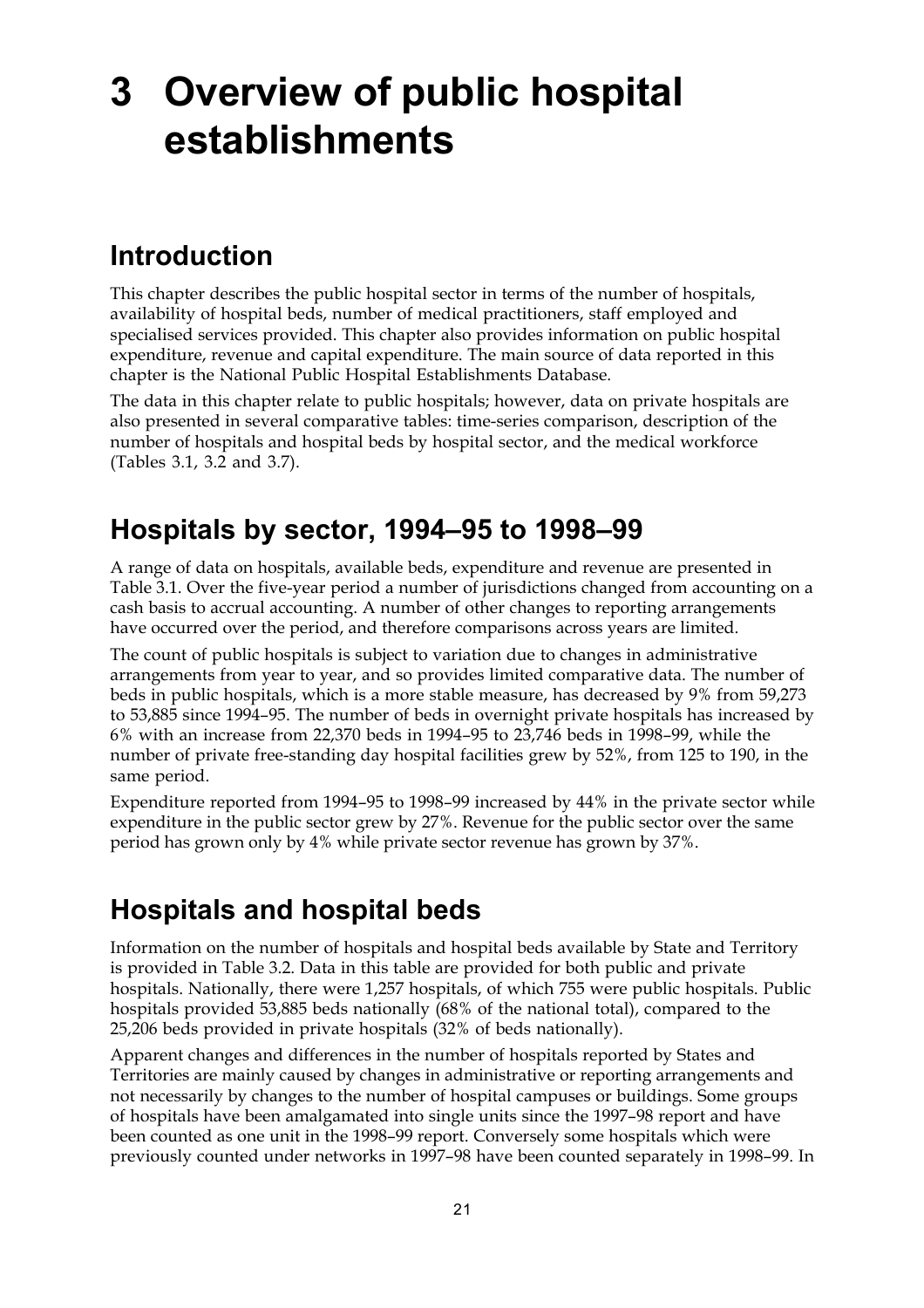addition, the service delivery structure differs between jurisdictions and the count of hospitals in States and Territories does not provide useful comparative data.

It is on account of changes in reporting at the hospital campus level that comparing increases or decreases in the number of available beds across years has become a more reliable indicator of shifts in the availability of hospital services. Nationally, there were 1.850 fewer available beds in public hospitals in 1998–99 when compared with 1997–98. This represents a national decline of 3.3% in available public hospital beds, although was a small increase in Western Australia and Tasmania included 177 psychiatric hospital beds in 1998–99, which were not reported in 1997–98 data.

#### **Hospital size**

Table 3.3 presents information on the distribution of hospitals by their size, which has been determined by the number of available beds. The median bed size of public hospitals Australia-wide was 28 beds. There were more small sized hospitals, particularly in those jurisdictions that cover large geographic areas. The majority of beds were in larger hospitals and in more densely populated areas. Again the caveats about the definitions of hospitals need to be regarded.

### **Regional distribution of beds**

The distribution of public hospital beds across metropolitan, rural and remote areas is presented in Table 3.4. Information on the number of available beds per 1,000 population is also provided as a comparative measure across States and Territories. This table does not, however, provide data on the distribution and availability of private hospital beds, nor does it take account of the differences in areas serviced by a hospital or the different types of services provided. The availability of beds ranged between 2.6 beds per 1,000 population nationally in metropolitan areas, 3.4 beds per 1,000 population in rural areas and 4.9 beds per 1,000 population in remote areas. However, there is not an exact geographic fit between population distribution and the distribution of hospital services. Hospitals based in central locations may also serve patients who reside in rural and remote areas of a State or Territory or in other jurisdictions.

There is a higher rate of public hospital beds in rural and remote areas than in metropolitan areas. The higher rate of beds in non-metropolitan areas also balances other health infrastructure differentials such as the shortages of medical practitioners in rural and remote areas (Strong et al. 1998). This difference in the supply of beds also affects utilisation rates by hospital sector (see Figures 5.1 and 5.2). Many of the rural and remote hospitals have a high proportion of nursing home type patients who, in metropolitan areas, are cared for in nursing homes or hostels.

## **Specialised services**

Data relating to the availability of specialised services (such as obstetric/maternity services, intensive care units, cancer treatment centres and organ transplant services) for all States and Territories are presented in Table 3.5. By far, the most common specialised services offered by hospitals nationally were obstetric/maternity services, and services provided by domiciliary care units and nursing home care units. By contrast, acute spinal cord injury units and pancreas, heart and liver transplant services were provided by only a few hospitals nationally, reflecting the highly specialised nature of those services and the limited demand. Data on specialised services were not available for all hospitals and are under counted for some jurisdictions.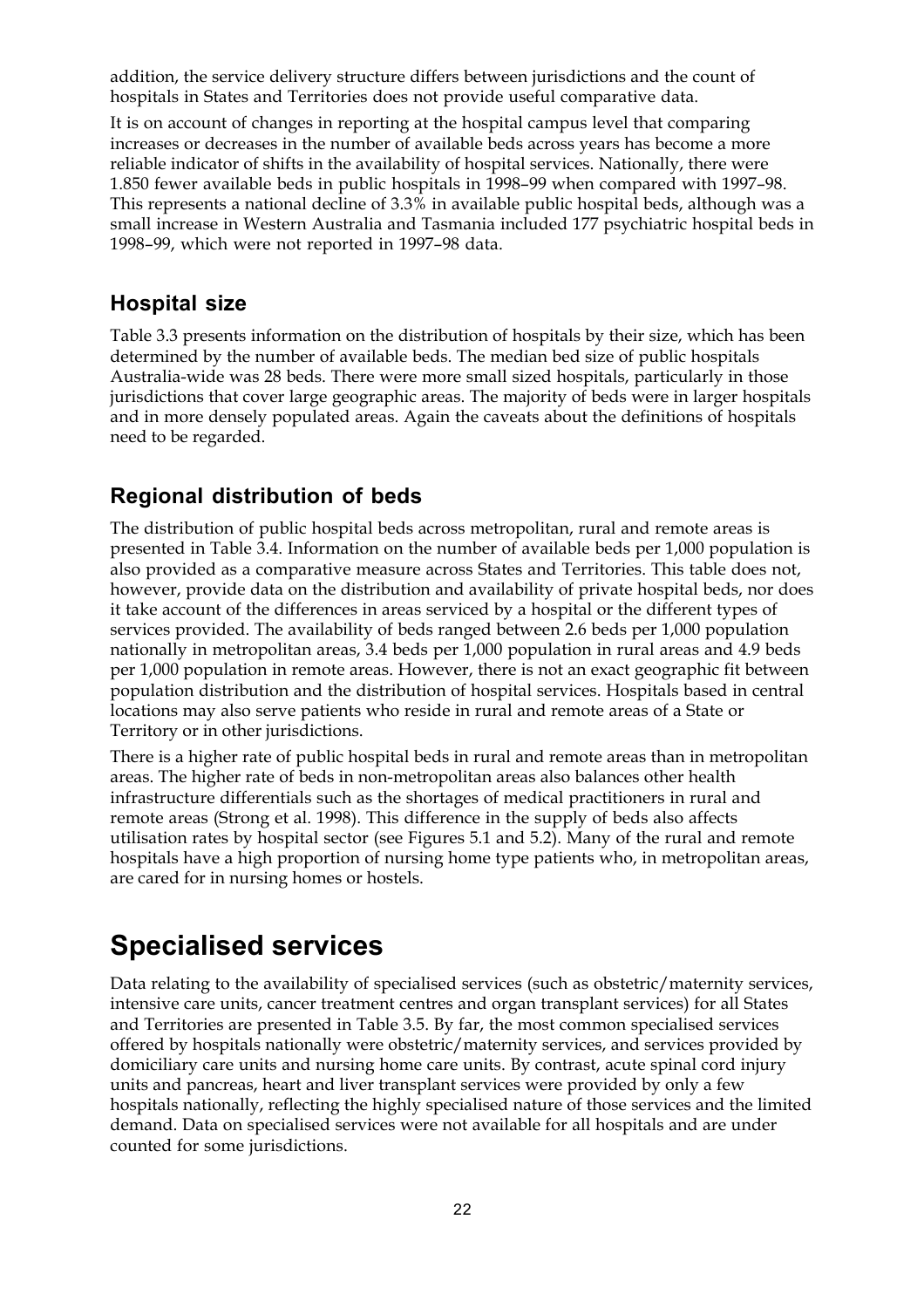# **Staffing**

Information on the number of staff employed in public hospitals by State and Territory is presented in Table 3.6. Data on full time equivalent staff are reported here as the average available staff for the year. The collection of data by staffing category is not consistent among States and Territories—for some jurisdictions, best estimates in some staffing categories only are reported. New South Wales, Western Australia and Tasmania were unable to provide information by nurse categories, although data on total nurse numbers are provided.

Nationally, 175,535 full time equivalent staff were employed in the public hospital sector in 1998–99. Nurses constituted 45% (78,319) of public hospital staff; registered nurses were the largest group in those States and Territories that reported a break down of the nursing categories.

There were 16,458 salaried medical officers employed in public hospitals throughout Australia, representing 9% of the public hospital labour force. Information on numbers of visiting medical officers (VMOs), who are contracted by hospitals to provide services to public patients and paid on a sessional or fee-for-service basis in public hospitals, is not available due to problems in the collection of systematic data on the hours, sessions and/or services provided by VMOs in many hospitals. (See Table 3.8 for data on payments to VMOs.) The total number of medical practitioners is presented in Table 3.7.

Variation in some staffing categories (in particular, 'other personal care staff' and 'domestic & other staff') is most likely due to different reporting practices within the States. Queensland, in particular, has noted that there is little difference between these categories, and that an employee may perform different functions within these two categories on different days. South Australia and New South Wales did not provide data on 'other personal care staff' and these staff are included in the 'diagnostic/allied health' and 'domestic' staffing categories.

Advice from the States and Territories indicates that there has been an increase in the outsourcing of services with a large labour-related component (e.g. food services and domestic services). Increased outsourcing may explain some of the apparent decline in full time equivalent staff in some staffing categories and also some of the differences between the States and Territories.

## **Medical practitioners in public and private hospitals**

The data presented in Table 3.7 shows that the majority of medical practitioners in both the public and private hospital sector were specialists and practised in clinical roles. Medical practitioners employed in administrative positions were the largest group in non-clinical practice accounting for 1.4% and 0.6% respectively of all medical practitioners working in public or private hospitals.

This table differs in scope and source from data presented elsewhere in this report. It is based on a survey of medical practitioners rather than on data provided by hospitals, and provides a count of the persons who practised rather than the number of full time equivalents. A practitioner may be counted in both the public and private sectors but is counted once only in each sector.

The medical practitioner survey is conducted in conjunction with the annual renewal of practice registration in each State and Territory. Coverage may exclude practitioners with a recent initial registration and those with a conditional registration for a fixed period who do not receive a renewal notice. The national response rate of those surveyed is estimated at 81%, after adjustment for practitioners who may be registered in more than one State or Territory but who responded in only one (AIHW 2000 (a)).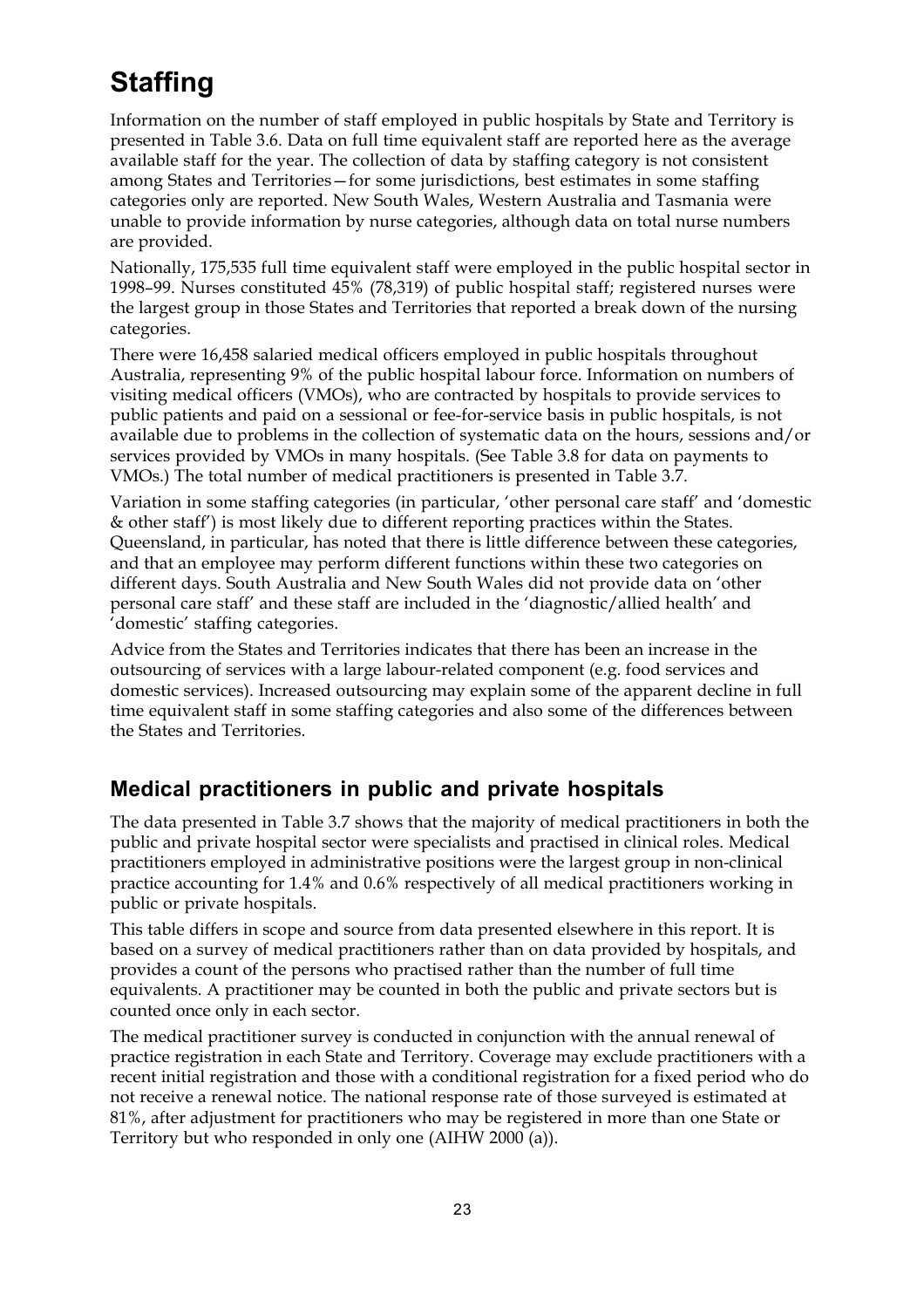The survey may understate the number of medical practitioners practising in hospitals. Medical practitioners practising in more than one location, for example, private rooms and a hospital, may not report all practice locations. The questionnaire is being reviewed to alleviate this problem.

# **Recurrent expenditure**

Commonwealth and State government expenditure for 1998–99 on public hospitals, including public psychiatric hospitals, accounts for over one-third of all government sector expenditure on health in this period (AIHW 2000(b)). For the purpose of this report, expenditure is a mixture of:

- expenditure for hospitals in the States and Territories that reported on an accrual basis relating to 1998–99 and
- payments made during 1998–99 for those States and Territories that reported on a 'cash' basis.

Data reported to the National Public Hospital Establishments Database are not comparable with other data sources (for example, data reported in the Institute's annual *Health Expenditure Bulletin* (AIHW 2000(b)). The data presented in this report excludes expenditure for population health, primary and community based services administered by hospitals, and trust fund expenditure.

Nationally, recurrent expenditure on public acute and psychiatric hospitals was \$13.7 billion in 1998–99. Information on gross recurrent expenditure, categorised into salary and non-salary expenditure, is presented in Table 3.8. Real recurrent expenditure in 1998–99 was \$13.3 billion (referenced to 1996–97 constant prices) and there was a real increase in recurrent expenditure in the 1998–99 year of 2.0% (real recurrent expenditure in 1997–98 was \$12.8 billion referenced to 1996–97 constant prices).

The largest share of expenditure was for salary payments. Even when payments to VMOs and payments for outsourced services, which include large labour components, are excluded, salary payments accounted for 63% of the \$13.7 billion spent within the public hospital system. Salary payments include salaries and wages, payments to staff on paid leave, workers' compensation leave and salaries paid to contract staff where the contract was for the supply of labour and where full time equivalent staffing data are available.

Medical and surgical supplies (which include consumable supplies only and not equipment purchases), administrative expenses and drug supplies were the major non-salary expenses for public hospitals nationally. Queensland have included payments for pathology provided by the statewide pathology services, rather than being provided by each hospital's employees.

There are a few problems with the data in that 1997–98 workers compensation payments were included with Superannuation, but for 1998–99 they are included with Administrative expenses.

Depreciation has also been reported in Table 3.8, and the data show that there is variation between States and Territories in reporting, ranging from 4.5% of total expenditure in New South Wales to 1.0% in Tasmania. It is anticipated that as accrual accounting becomes universally adopted by health authorities, comparable data on depreciation will become available. Depreciation data effectively provides a smoothed out annual report on capital expenditure (how capital is expended or used up). Depreciation is typically not applied to land.

Increasing efficiency in recurrent expenditure can be achieved through outlays on capital such as improved buildings and equipment. Shifts in costs between capital and recurrent expenditure can also be caused by changes in, for example, leasing arrangements. The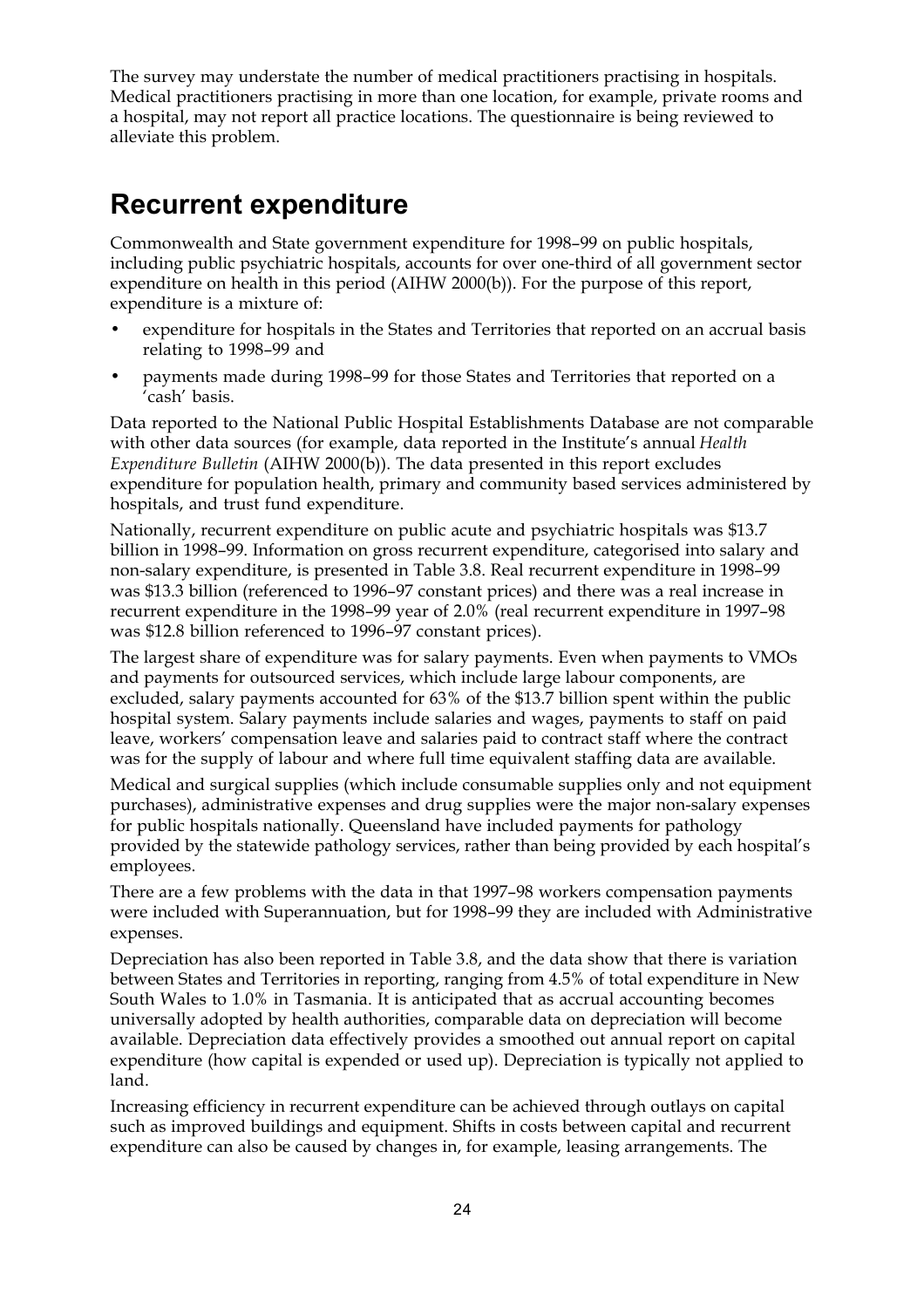participation of the private sector in providing capital for public hospital services may also be a source of difference between jurisdictions.

# **Revenue**

Hospital revenue (excluding general revenue payments received from State or Territory governments) is reported in Table 3.9. In this table, States and Territories have reported revenue against three categories: patient revenue, recoveries (income from the use of hospital facilities by salaried medical officers or private practitioners exercising their rights of private practice, and other recoveries), and other revenues. In data reported for Queensland, 'patient revenue' includes revenue for items such as pharmacy and ambulance, which could be considered as 'recoveries'.

There is some inconsistency in the treatment of income from asset sales. Western Australia netted out asset sales in their capital expenditure accounts, South Australia netted out land sales in their capital expenditure accounts and reported sales from other surplus goods in the revenue figures. Both the Australian Capital Territory and the Northern Territory reported revenue from asset disposal as part of other revenue. Victoria and Queensland account for asset sales in their capital expenditure accounts. The income from asset disposal (apart from major assets such as land, buildings and some motor vehicles) is usually not very significant as capital assets are generally retained until they are either worn out or obsolete, making their residual value comparatively small. Sometimes there is even a net cost incurred in disposing of an asset.

Australian public hospitals received \$1.2 billion in revenue in 1998–99. This was equivalent to 9% of total recurrent expenditure. Revenue as a proportion of total expenditure was, however, variable across States and Territories. Public hospital revenue in Tasmania ant the Australian Capital Territory represented 12% of expenditure, whereas public hospital revenue in Queensland was equivalent to only 4% of expenditure.

Patient revenue, the largest revenue category, accounted for 62% of all revenue, and was equivalent to 5% of total expenditure.

# **Quality of establishments data**

Timeliness and quality of hospital performance indicators has improved substantially over recent years, however limitations remain, particularly due to the quality of financial reporting.

Capital expenditure is not reported this publication. Not all jurisdictions were able to report using the *National Health Data Dictionary* (NHDC 1998) categories.

There remains more developmental work to be carried out in the area of capital and in the capacity of the States to report as specified in the *NHDD*. *Australian Hospital Statistics 1997–98* used data from the Australian Bureau of Statistics' Public Finance Database (ABS 1999), in conjunction with data sourced from the Victorian Department of Human Services annual report for that year. Capital expenditure is also allied with other concepts such as amortisation, cost of capital, opportunity cost and total levels of gross fixed capital assets at replacement, current market and depreciated values. Outlays on capital can also be confused with capital works which can include repairs and maintenance.

The Institute will continue to seek to improve reporting on capital outlays and depreciation through the National Health Information Agreement process and through consultation with the Australian Bureau of Statistics.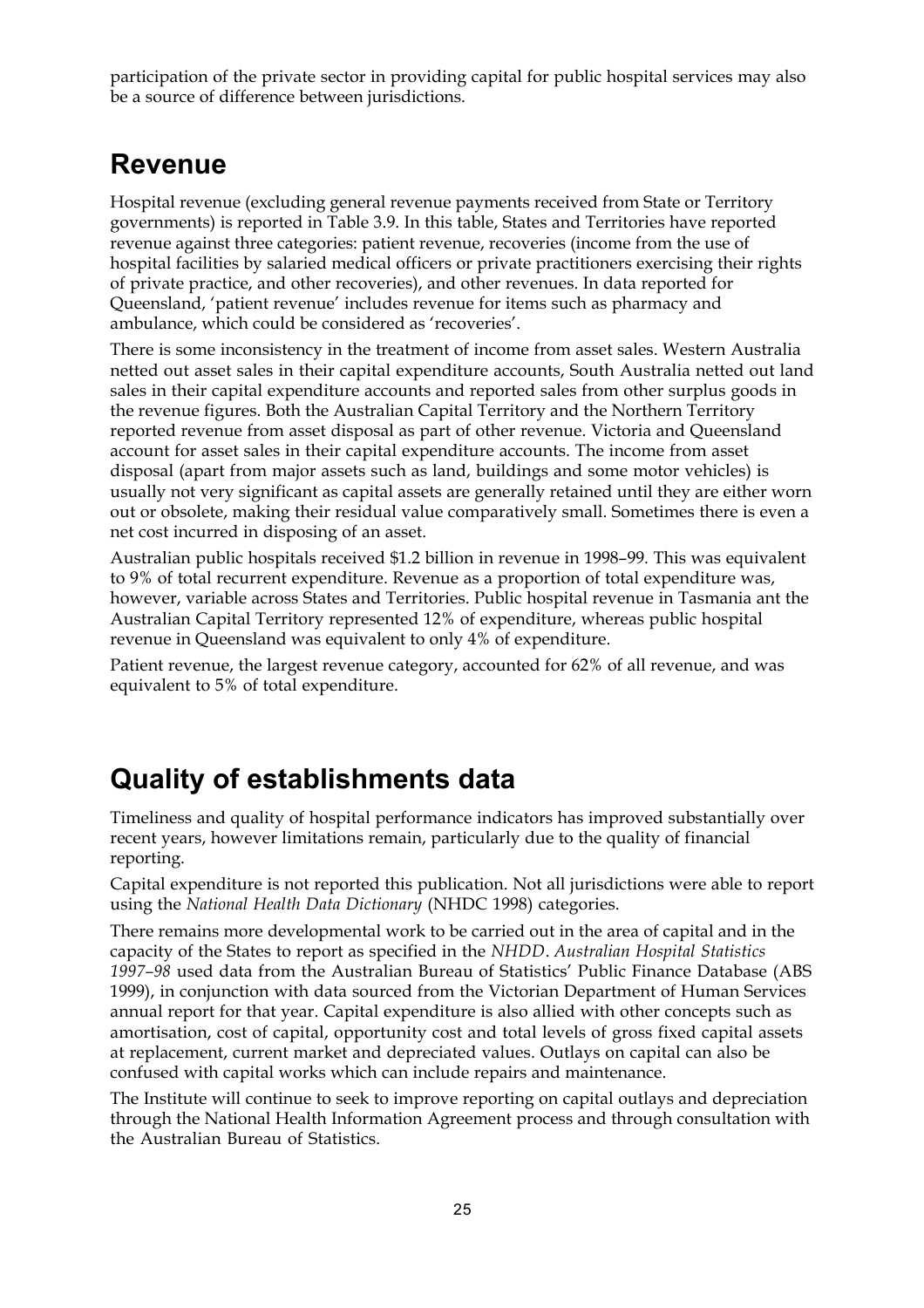The National Health Data Committee is undertaking the resolution of inconsistent financial reporting in consultation with senior finance and information officers in the States and Territories. Recommendations are to be developed for improved classification standards and methods for consistent identification and reporting at the hospital or health service delivery level. This will include areas of expenditure that have been identified as being inconsistently reported, such as:

- expended revenue from trust funds;
- expenditure at the area (or district/regional) health service administration level; and
- group services expenditure (e.g. central laundry and pathology services).

It should also be noted that, because some States and Territories have not fully implemented accrual accounting procedures and systems, expenditure and revenue presented in the current report are mixtures of expenditure/payments and revenue/receipts, respectively. Depreciation represents a significant portion of expenditure, and has been excluded from expenditure totals to ensure comparability across jurisdictions. As noted above, moves toward accrual accounting will improve the quality of financial data.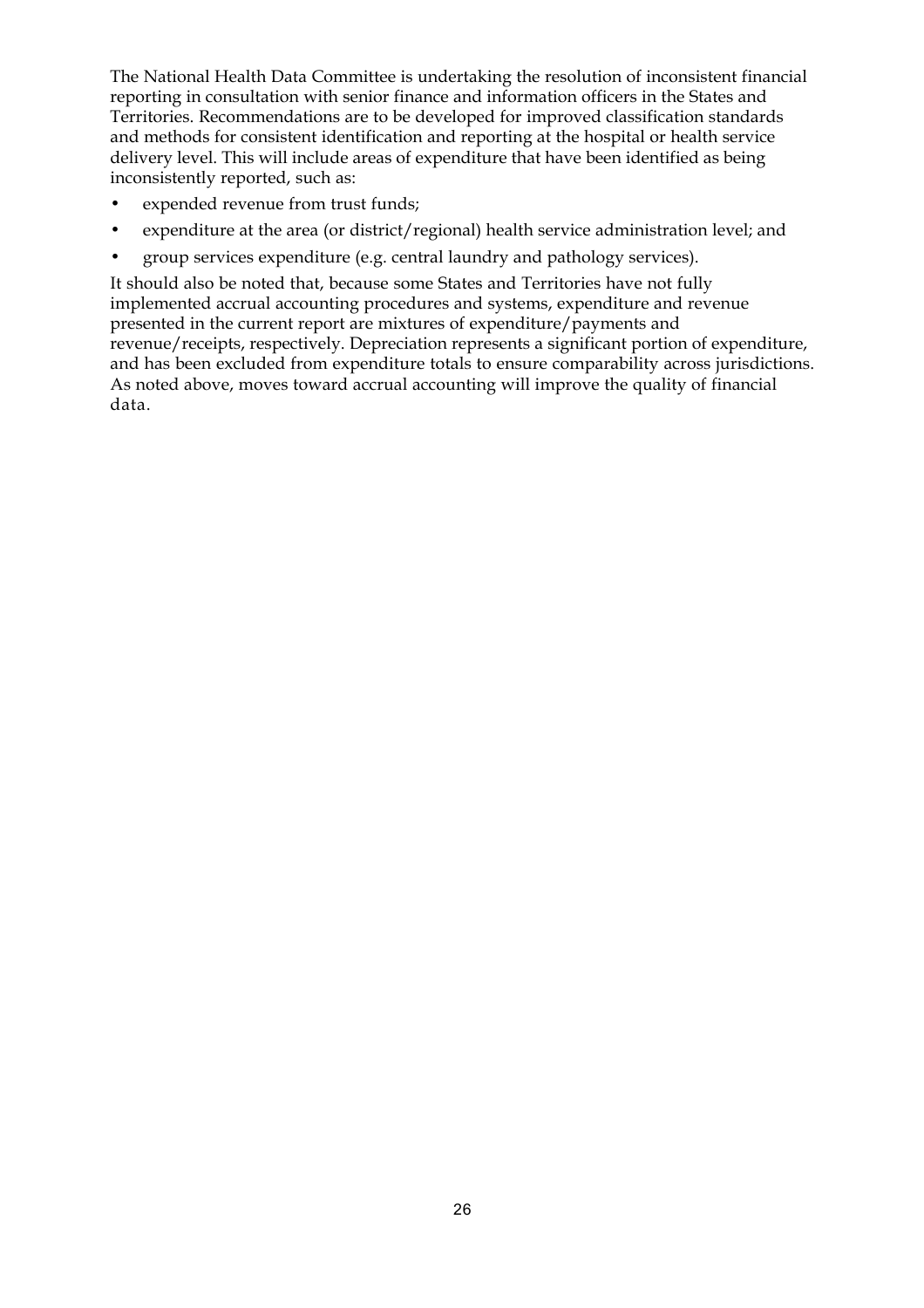#### **Table 3.1: Summary of hospitals, Australia, 1994–95 to 1998–99**

|                                                  | 1994-95           | 1995-96 $(a)$ | $1996 - 97^{(b)}$ | 1997-98    | 1998-99    |
|--------------------------------------------------|-------------------|---------------|-------------------|------------|------------|
| Public acute and psychiatric hospitals           |                   |               |                   |            |            |
| Hospitals <sup>(c)</sup>                         | 745               | 756           | 727               | 764        | 755        |
| Available beds                                   | 59,273            | 59,720        | 56,836            | 55,735     | 53,885     |
| Beds per 1,000 population                        | 3.3               | 3.3           | 3.1               | 3.0        | 2.9        |
| Non-admitted occasions of service <sup>(d)</sup> | (e)<br>31,567,409 | 34,543,875    | 32,030,998        | 32,605,248 | 34,251,233 |
| Total salary expenditure (\$'000)                | (f)<br>7,039,268  | 7,704,239     | 7,839,999         | 8,242,305  | 8,551,873  |
| Total non-salary expenditure (\$'000)            | (f)<br>3,710,175  | 4,160,121     | 4,320,898         | 4,783,440  | 5,125,518  |
| Total recurrent expenditure (\$'000)             | (t)<br>10,749,443 | 11,864,360    | 12,160,897        | 13,025,745 | 13,677,391 |
| Total revenue (\$'000)                           | 1,130,468         | 1,116,942     | 1,009,502         | 1,068,763  | 1,175,653  |
| <b>Private hospitals</b>                         |                   |               |                   |            |            |
| Hospitals                                        | 328               | 323           | 319               | 317        | 312        |
| Available beds                                   | 22,370            | 22,757        | 22,966            | 23,091     | 23,746     |
| Beds per 1,000 population                        | 1.2               | 1.3           | 1.2               | 1.2        | 1.3        |
| Total recurrent expenditure (\$'000)             | 2,503,067         | 2,823,781     | 3,087,710         | 3,231,530  | 3,613,591  |
| Total revenue (\$'000)                           | 2,763,174         | 3,083,859     | 3,374,271         | 3,517,030  | 3,797,681  |
| Private free-standing day hospital facilities    |                   |               |                   |            |            |
| Day hospital facilities                          | 125               | 140           | 153               | 175        | 190        |
| Total recurrent expenditure (\$'000)             | 70,044            | 80,238        | 95,410            | 122,311    | 137,480    |
| Total revenue (\$'000)                           | 85,805            | 99,305        | 119,215           | 145,278    | 161,400    |

(a) Data for 1995–96 have been corrected since originally published in Australian Hospital Statistics 1995–96 by the issuing of an errata. (b) From 1996–97 New South Wales excluded population health and primary and community-based program expenditure, and expended trust

(c) Apparent differences in the number of hospitals reported are, in many instances, caused more by changes in administrative or reporting arrangements than by actual differences in the number of buildings. funds, which had been included prior to 1995–96. This causes a discontinuity in the expenditure data between 1995–96 and 1996–97.

(d) Excludes public psychiatric hospitals. Reporting arrangements have varied significantly across years.

(e) Excludes Western Australia.

(f) Excludes some Victorian public psychiatric hospitals.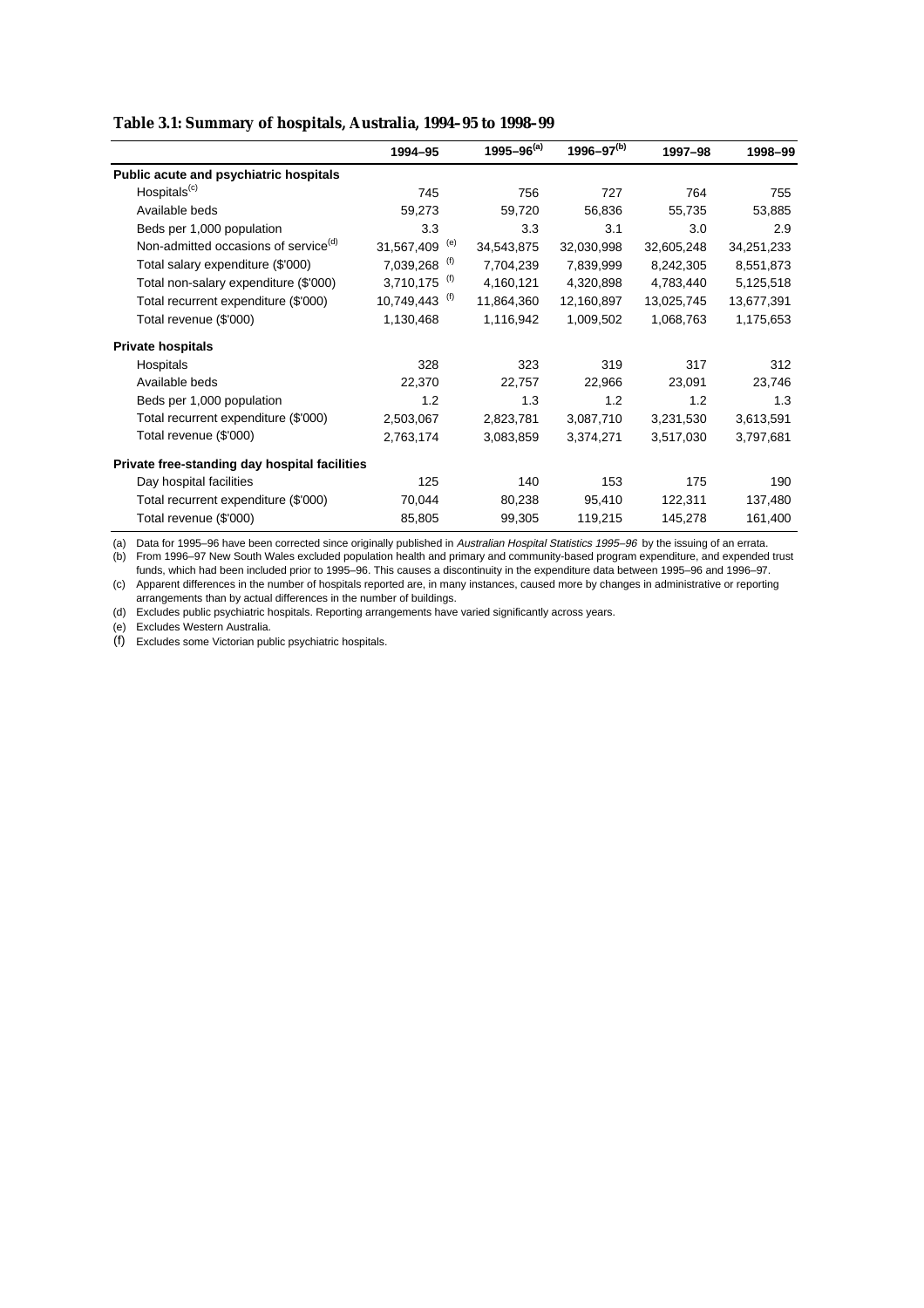## **Table 3.2: Number of hospitals(a) and available beds by hospital sector and type, States and Territories, 1998–99**

|                                               | NSW(c) | $Vic^{(d)}$ | Qld    | <b>WA</b> | SA <sup>(e)</sup> | Tas   | ACT <sup>(c)</sup> | NT <sup>(e)</sup> | <b>Total</b> |
|-----------------------------------------------|--------|-------------|--------|-----------|-------------------|-------|--------------------|-------------------|--------------|
| <b>Hospitals</b>                              |        |             |        |           |                   |       |                    |                   |              |
| Public acute hospitals                        | 210    | 140         | 180    | 87        | 79                | 22    | 3                  | 5                 | 726          |
| Public psychiatric hospitals"                 | 8      | 2           | 8      |           |                   | 3     | 0                  | 0                 | 29           |
| Total public hospitals                        | 218    | 142         | 188    | 94        | 80                | 25    | 3                  | 5                 | 755          |
| Private free-standing day hospital facilities | 83     | 41          | 30     | 11        | 15                | 4     | 6                  | 0                 | 190          |
| Private other <sup>(9)</sup>                  | 87     | 95          | 52     | 28        | 37                | 9     | 3                  |                   | 312          |
| Total private hospitals                       | 170    | 136         | 82     | 39        | 52                | 13    | 9                  |                   | 502          |
| <b>Total hospitals</b>                        | 388    | 278         | 270    | 133       | 132               | 38    | 12                 | 6                 | 1,257        |
| <b>Available beds</b>                         |        |             |        |           |                   |       |                    |                   |              |
| Public acute hospitals                        | 17,649 | 11,565      | 9,814  | 4,894     | 4,630             | 1,022 | 710                | 567               | 50,851       |
| Public psychiatric hospitals"                 | 1,108  | 73          | 829    | 442       | 465               | 117   | $\sim$             | $\sim$            | 3,034        |
| Total beds available in public hospitals      | 18,757 | 11,638      | 10,643 | 5,336     | 5,095             | 1,139 | 710                | 567               | 53,885       |
| Private free-standing day hospital facilities | 685    | 256         | 306    | 87        | 102               | 24    | n.p.               | $\sim$            | 1,460        |
| Private other <sup>(9)</sup>                  | 6,528  | 6,357       | 4,990  | 2,894     | 2,199             | 778   | n.p.               | n.p.              | 23,746       |
| Total beds available in private hospitals     | 7,213  | 6.613       | 5,296  | 2,981     | 2,301             | 802   | n.p.               | n.p.              | 25,206       |
| <b>Total available beds</b>                   | 25,970 | 18,251      | 15,939 | 8,317     | 7,396             | 1,941 | 710                | 567               | 79,091       |

(a) The number of hospitals reported can be affected by administrative and/or reporting arrangements and is not necessarily a measure of the number of physical hospital buildings or campuses.

(c) Available beds in private hospitals for the Australian Capital Territory are included with New South Wales.

(d) The count of hospitals in Victoria is a count of the campuses which report data separately to the Victorian Admitted Episodes Database.

(e) Available beds in private other hospitals for the Northern Territory are included with South Australia.

(f) Includes public psychiatric and alcohol and drug hospitals.

(g) Includes private acute and private psychiatric hospitals.

. . not applicable.

n.p. not published.

Note: Private hospital data are provided from the Australian Bureau of Statistics Private Health Establishments Collection.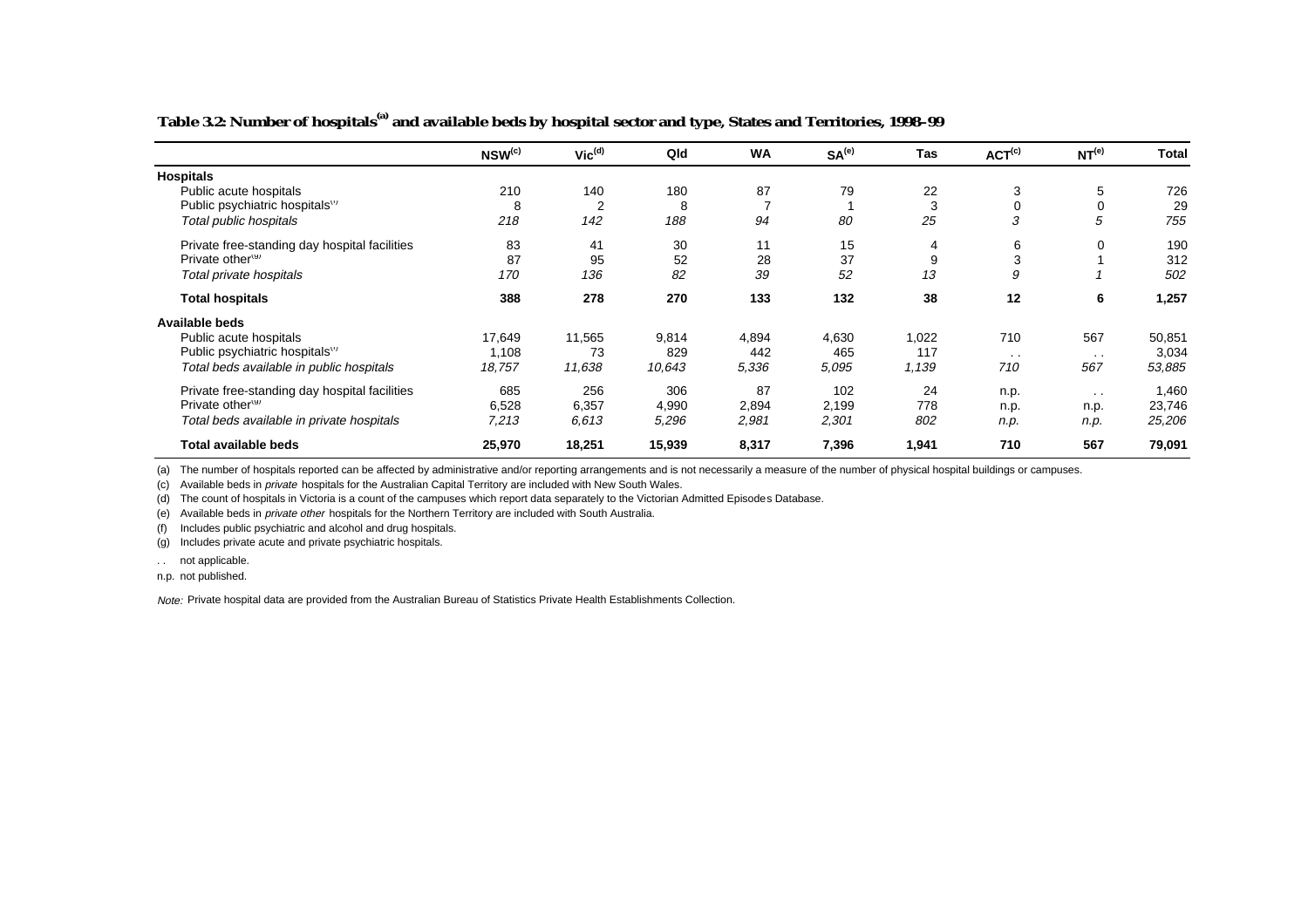| Hospital size <sup>(b)</sup> | <b>NSW</b> | $Vic^{(c)}$ | Qld    | <b>WA</b>      | <b>SA</b> | Tas           | <b>ACT</b>    | <b>NT</b>      | <b>Total</b> |
|------------------------------|------------|-------------|--------|----------------|-----------|---------------|---------------|----------------|--------------|
| <b>Hospitals</b>             |            |             |        |                |           |               |               |                |              |
| Less than 11                 | 15         | 39          | 74     | 22             | 7         | 14            |               | 0              | 172          |
| $11 - 50$                    | 117        | 46          | 78     | 52             | 55        |               | 0             | $\overline{2}$ | 357          |
| $51 - 100$                   | 36         | 23          | 12     | 6              | 9         | 0             | 0             |                | 87           |
| $101 - 200$                  | 27         | 15          | 7      | 8              | 3         |               |               |                | 63           |
| $201 - 500$                  | 15         | 17          | 14     | 4              | 5         | 2             | 0             |                | 58           |
| $501+$                       | 8          | 2           | 3      | $\overline{2}$ |           | 0             |               | 0              | 17           |
| <b>Total</b>                 | 218        | 142         | 188    | 94             | 80        | 24            | 3             | 5              | 754          |
| Available beds               |            |             |        |                |           |               |               |                |              |
| Less than 11                 | 88         | 122         | 212    | 159            | 44        | 70            | 10            | $\sim$         | 705          |
| $11 - 50$                    | 3,132      | 1,236       | 2,021  | 1,194          | 1,489     | 153           | $\sim$        | 50             | 9,275        |
| $51 - 100$                   | 2,613      | 1,649       | 961    | 374            | 625       | $\sim$ $\sim$ | $\sim$        | 60             | 6,282        |
| $101 - 200$                  | 3,870      | 2,111       | 1,007  | 1,034          | 494       | 136           | 162           | 160            | 8,974        |
| $201 - 500$                  | 4,297      | 5,277       | 4,065  | 1,207          | 1,804     | 710           | $\sim$ $\sim$ | 297            | 17,657       |
| $501+$                       | 4,756      | 1,244       | 2,378  | 1,367          | 638       | $\sim$ $\sim$ | 538           | $\sim$         | 10,921       |
| <b>Total</b>                 | 18,756     | 11,639      | 10,644 | 5,335          | 5,094     | 1,069         | 710           | 567            | 53,814       |

**Table 3.3: Number of public acute and psychiatric hospitals(a) and available beds by hospital size, States and Territories, 1998–99**

(a) The number of hospitals reported can be affected by administrative and/or reporting arrangements and is not necessarily a measure of the number of physical hospital buildings or campuses.

(b) Size is based on the number of available beds.

(c) The count of hospitals in Victoria is a count of the campuses which report data separately to the Victorian Admitted Episodes Database.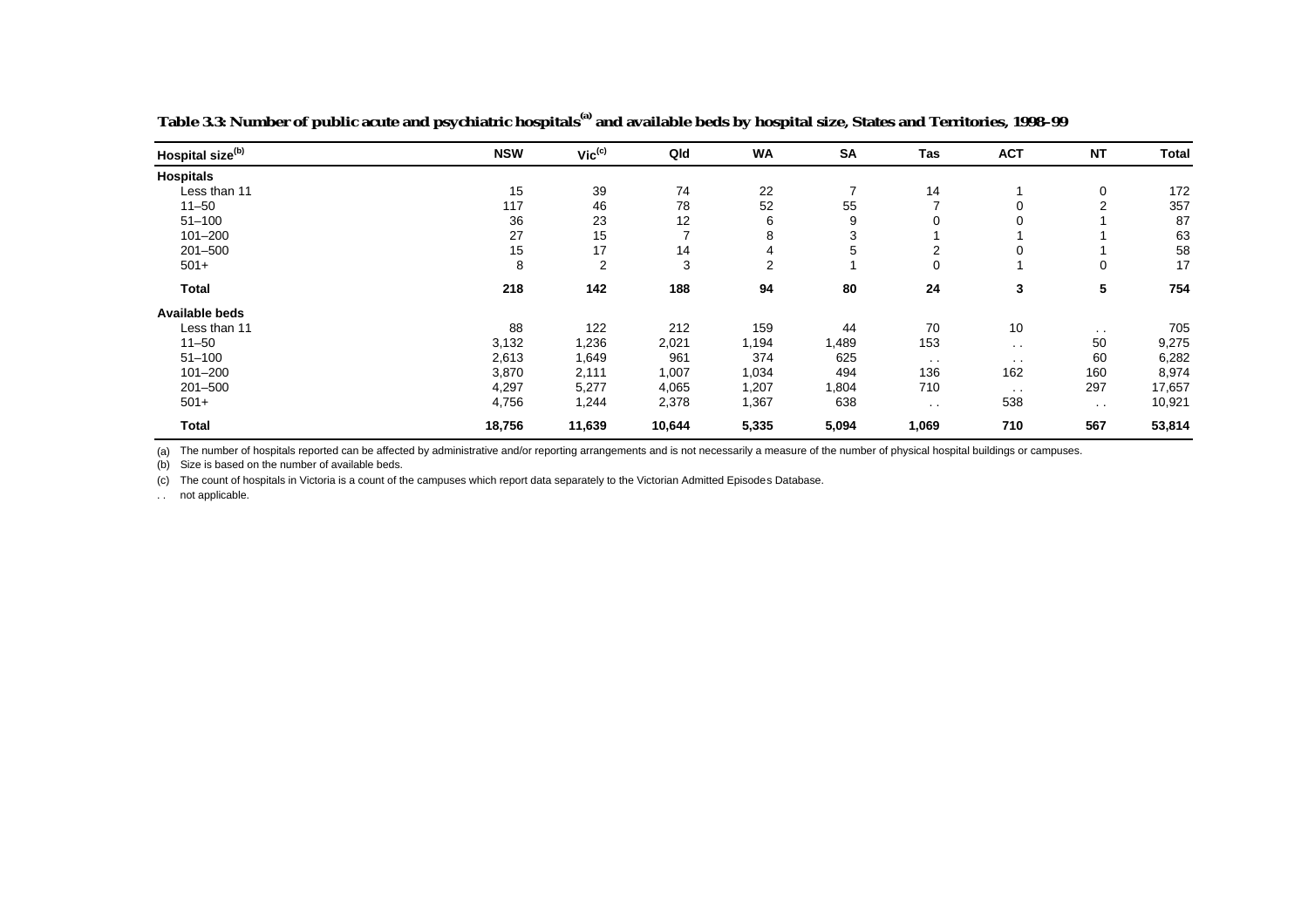| <b>Region</b>                       | <b>NSW</b>    | $Vic^{(b)}$    | Qld | <b>WA</b>            | <b>SA</b>     | <b>Tas</b>     | <b>ACT</b>    | <b>NT</b>        | Total |
|-------------------------------------|---------------|----------------|-----|----------------------|---------------|----------------|---------------|------------------|-------|
| <b>Hospitals</b>                    |               |                |     |                      |               |                |               |                  |       |
| Capital cities                      | 49            | 46             | 29  | 20                   | 15            | 6              | 3             | $\mathbf{1}$     | 169   |
| Other metropolitan centres          | 18            | $\overline{c}$ | 4   | $\sim$ $\sim$        | $\sim$        | $\sim$         | $\sim$        | $\sim$ $\sim$    | 24    |
| Total metropolitan                  | 67            | 48             | 33  | 20                   | 15            | 6              | 3             | $\mathbf{1}$     | 193   |
| Large rural centres                 | 11            | 6              | 8   | $\ddot{\phantom{1}}$ | 1             | $\overline{2}$ | $\sim$        | $\sim$ $\sim$    | 28    |
| Small rural centres                 | 24            | 12             | 6   | 3                    | 5             |                | $\sim$ $\sim$ | $\sim$ $\sim$    | 51    |
| Other rural areas                   | 97            | 74             | 54  | 33                   | 47            | 14             | $\mathbf 0$   | $\mathbf 0$      | 319   |
| <b>Total rural</b>                  | 132           | 92             | 68  | 36                   | 53            | 17             | 0             | 0                | 398   |
| Remote centres                      | $\sim$ $\sim$ | $\sim$         | 16  | 9                    | $\sim$ $\sim$ | $\sim$ $\sim$  | $\sim$ $\sim$ | 2                | 27    |
| Other remote areas                  | 19            | $\overline{c}$ | 71  | 29                   | 12            | $\overline{c}$ | $\sim$ $\sim$ | $\boldsymbol{2}$ | 137   |
| Total remote                        | 19            | 2              | 87  | 38                   | 12            | $\overline{2}$ | $\sim$ $\sim$ | $\overline{4}$   | 164   |
| <b>Total all regions</b>            | 218           | 142            | 188 | 94                   | 80            | 25             | 3             | 5                | 755   |
| Available beds per 1,000 population |               |                |     |                      |               |                |               |                  |       |
| Capital cities                      | 2.6           | 2.3            | 3.1 | 2.6                  | 2.9           | 2.9            | 2.3           | 3.5              | 2.6   |
| Other metropolitan centres          | 2.9           | 2.8            | 2.3 | $\sim$ $\sim$        | $\sim$ $\sim$ | $\sim$ $\sim$  | $\sim$ $\sim$ | $\sim$ $\sim$    | 2.7   |
| Total metropolitan                  | 2.7           | 2.3            | 2.9 | 2.6                  | 2.9           | 2.9            | 2.3           | 3.5              | 2.6   |
| Large rural centres                 | 4.4           | 4.3            | 4.2 | $\sim$ $\sim$        | 3.2           | 3.2            | $\sim$ $\sim$ | $\sim$ $\sim$    | 4.2   |
| Small rural centres                 | 3.4           | 3.8            | 2.1 | 2.3                  | 4.5           | 2.4            | $\sim$ $\sim$ | $\sim$ $\sim$    | 3.2   |
| Other rural areas                   | 4.0           | 2.6            | 2.6 | 4.0                  | 5.0           | 1.1            | $\sim$        | $\sim$ $\sim$    | 3.3   |
| <b>Total rural</b>                  | 3.9           | 3.2            | 3.1 | 3.3                  | 4.8           | 2.0            | $\sim$ $\sim$ | $\sim$           | 3.4   |
| Remote centres                      | $\sim$ $\sim$ | $\sim$ $\sim$  | 3.7 | 4.5                  | $\sim$ $\sim$ | $\sim$ $\sim$  | $\sim$ $\sim$ | 6.2              | 4.4   |
| Other remote areas                  | 5.8           | 2.3            | 7.2 | 5.2                  | 6.5           | 3.2            | $\sim$ $\sim$ | 1.0              | 5.2   |
| Total remote                        | 5.8           | 2.3            | 5.5 | 4.8                  | 6.5           | 3.2            | $\sim$ $\sim$ | 3.1              | 4.9   |
| <b>Total all regions</b>            | 3.0           | 2.5            | 3.1 | 3.0                  | 3.4           | 2.4            | 2.3           | 3.0              | 2.9   |

**Table 3.4: Number of hospitals(a) and available beds per 1,000 population by metropolitan, rural and remote region, public acute and psychiatric hospitals, States and Territories, 1998–99**

(a) The number of hospitals reported can be affected by administrative and/or reporting arrangements and is not necessarily a measure of the number of physical hospital buildings or campuses.

(b) The count of hospitals in Victoria is a count of the campuses which report data separately to the Victorian Admitted Episodes Database.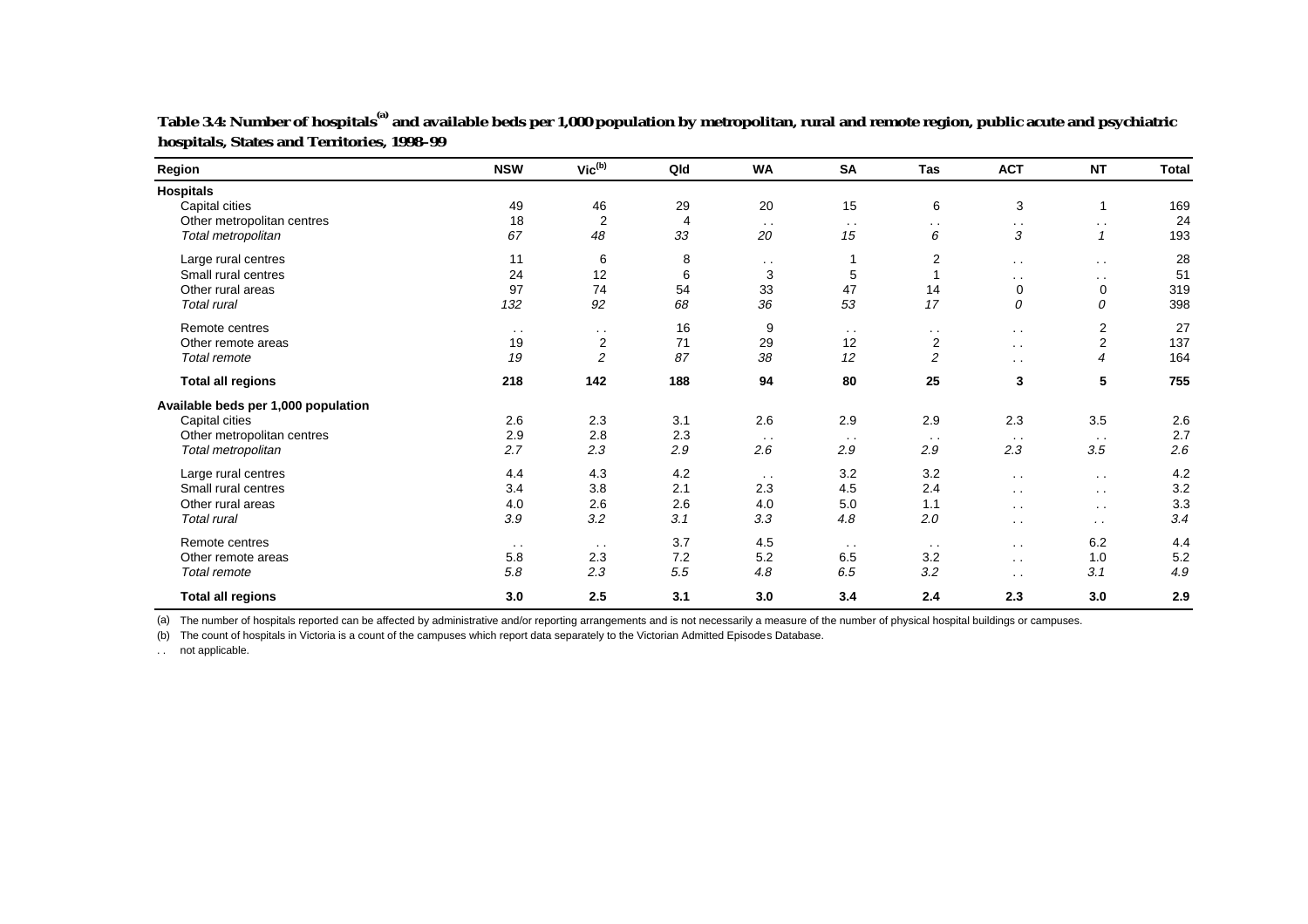| <b>Specialised services</b>                       | <b>NSW</b> | $\mathsf{Vic}^\mathsf{(b)}$ | Qld            | <b>WA</b>      | SA <sup>(b)</sup> | <b>Tas</b> | <b>ACT</b> | <b>NT</b>      | <b>Total</b> |
|---------------------------------------------------|------------|-----------------------------|----------------|----------------|-------------------|------------|------------|----------------|--------------|
| Acute renal dialysis unit                         | 12         | 10                          |                |                |                   | 2          |            | $\overline{2}$ | 41           |
| Acute spinal cord injury unit                     | 2          |                             |                |                |                   |            |            |                |              |
| AIDS unit                                         | 10         | 2                           |                |                |                   |            |            |                | 22           |
| Alcohol and drug unit                             | 43         | 17                          |                |                |                   |            |            |                | 79           |
| Burns unit (level III)                            |            |                             |                |                |                   |            |            |                |              |
| Cardiac surgery unit                              | 11         |                             |                |                |                   |            |            |                | 30           |
| Clinical genetics unit                            |            |                             |                |                |                   |            |            |                | 20           |
| Coronary care unit                                | 53         | 29                          | 17             |                |                   |            |            | 2              | 123          |
| Diabetes unit                                     | 20         | 15                          | 11             |                | 5                 |            |            |                | 61           |
| Domiciliary care service                          | 116        | 107                         | 15             | 49             | 36                |            |            | 3              | 327          |
| Geriatric assessment unit                         | 48         | 35                          | 10             | 19             | 15                |            |            |                | 129          |
| Hospice care unit                                 | 33         | 42                          | 13             | 20             | 20                |            |            |                | 128          |
| Infectious diseases unit                          | 9          | 8                           | 8              |                |                   |            |            | 2              | 37           |
| Intensive care unit (level III)                   | 42         | 24                          | 3              |                |                   | 3          |            | $\overline{2}$ | 88           |
| In-vitro fertilisation unit                       | 3          | 5                           |                |                |                   |            |            |                | 11           |
| Maintenance renal dialysis centre                 | 28         | 53                          | 15             | 10             |                   |            |            | 2              | 117          |
| Major plastic/reconstructive surgery unit         | 9          | 13                          |                |                |                   |            |            |                | 41           |
| Neonatal intensive care unit (level III)          | 14         | 6                           |                |                |                   |            |            |                | 30           |
| Neurosurgical unit                                | 11         |                             |                |                |                   |            |            |                | 33           |
| Nursing home care unit                            | 79         | 85                          | 19             | 42             | 37                |            |            |                | 271          |
| Obstetric/maternity service                       | 107        | 77                          | 66             | 39             | 39                |            |            | 5              | 341          |
| Oncology unit                                     | 33         | 24                          | 14             | 6              |                   |            |            |                | 88           |
| Psychiatric unit/ward                             | 38         | 36                          | 16             | 11             |                   |            |            | 2              | 115          |
| Refractory epilepsy unit                          |            | 4                           |                | 2              |                   |            |            |                | 12           |
| Rehabilitation unit                               | 48         | 31                          | 12             | 11             | 18                |            |            | 2              | 126          |
| Sleep centre                                      | 10         | 8                           | 5              | $\overline{2}$ |                   |            |            |                | 29           |
| Specialist paediatric service                     | 55         | 35                          | 22             | 13             |                   |            |            | 3              | 142          |
| Transplantation unit-bone marrow                  |            |                             | $\overline{2}$ |                | 2                 |            |            |                | 25           |
| Transplantation unit-heart (including heart/lung) |            |                             |                |                |                   |            |            |                |              |
| Transplantation unit-liver                        |            |                             |                |                |                   |            |            |                |              |
| Transplantation unit-pancreas                     |            |                             |                |                |                   |            |            |                |              |
| Transplantation unit-renal                        |            |                             |                | 2              |                   |            |            |                |              |

**Table 3.5: Number of public acute hospitals(a) with specialised services, States and Territories, 1998–99**

(a) Excludes psychiatric and drug and alcohol hospitals.

(b) May be a slight underestimate as some small multi campus rural services reported at network rather than campus level. Consequently if two campuses within the group had a specialised type of service, it was counted as one.

Note: These data for some jurisdictions were not available for all hospitals so the number of services is therefore under-enumerated.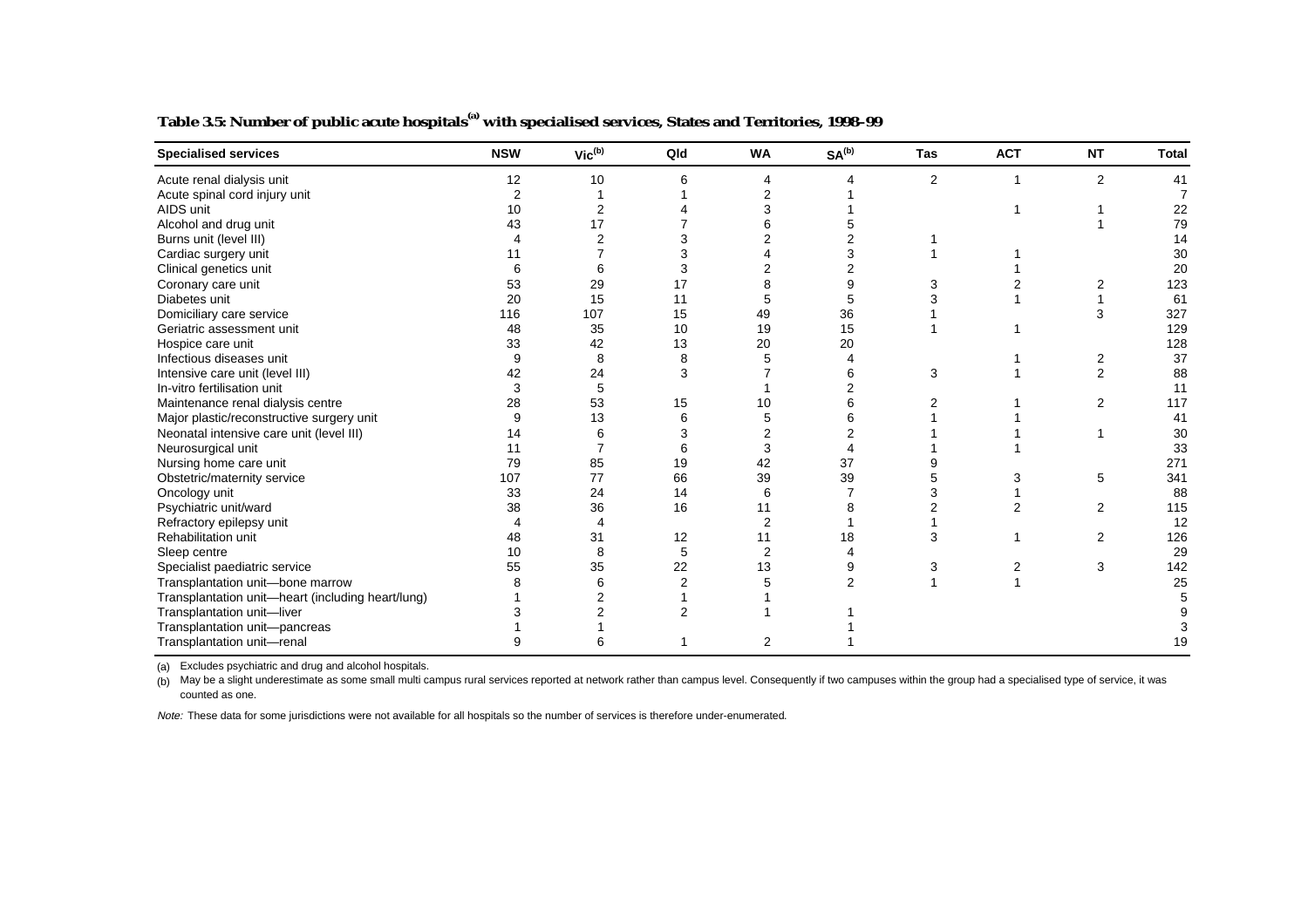| <b>Staffing category</b>                 | NSW <sup>(b)</sup> | $Vic^{(c)}$     | QId <sup>(d)</sup> | WA <sup>(e)</sup> | SA <sup>(f)</sup> | $\mathsf{ Tas}^{(\textsf{g})}$ | <b>ACT</b> | <b>NT</b>   | Total   |
|------------------------------------------|--------------------|-----------------|--------------------|-------------------|-------------------|--------------------------------|------------|-------------|---------|
| Full time equivalent staff numbers       |                    |                 |                    |                   |                   |                                |            |             |         |
| Salaried medical officers                | 5,646              | 3,767           | 3,261              | 1,488             | .505              | 298                            | 280        | 213         | 16,458  |
| Registered nurses                        | n.a.               | 14,887          | 11.935             | 7,021             | 5,861             | n.a.                           | 1,167      | 828         | n.a.    |
| Enrolled nurses                          | n.a.               | 2,327           | 2,284              | 489               | 1,497             | n.a.                           | 192        | 146         | n.a.    |
| Student nurses                           | n.a.               | $\sim$ $\sim$   | $\sim$ $\sim$      | 4                 | $\sim$            | n.a.                           | 0          | $\mathbf 0$ | n.a.    |
| Trainee/pupil nurses                     | n.a.               | $\cdot$ $\cdot$ | $\cdot$ $\cdot$    | n.a.              | $\Omega$          | n.a.                           | 0          | 0           | n.a.    |
| Total nurses                             | 28,218             | 17,214          | 14.219             | 7,514             | 7,358             | 1,463                          | .359       | 974         | 78,319  |
| Other personal care staff                | $\sim$             | 723             | 848                | 497               | $\sim$ $\sim$     | $\cdot$ $\cdot$                | 125        | 96          | 2,289   |
| Diagnostic & allied health professionals | 8,188              | 6,408           | 3,028              | 2,224             | 1,885             | 352                            | 457        | 144         | 22,686  |
| Administrative & clerical staff          | 8.519              | 6,616           | 4,363              | 3,064             | 2,672             | 396                            | 468        | 312         | 26,410  |
| Domestic & other staff                   | 11.671             | 5,112           | 5,750              | 3,097             | 2,410             | 613                            | 212        | 508         | 29,373  |
| <b>Total staff</b>                       | 62.242             | 39,840          | 31,469             | 17,884            | 15,830            | 3,122                          | 2,901      | 2,247       | 175,535 |

**Table 3.6: Average full time equivalent staff,(a) public acute and psychiatric hospitals, States and Territories, 1998–99**

(a) Where average full time equivalent staff numbers were not available, staff numbers at 30 June 1998 were used.

(b) New South Wales Other personal care staff are included in Diagnostic & health professionals and Domestic & other staff.

(c) For Victoria FTEs may be slightly understated.

(d) For Queensland many hospitals were unable to provide a split between Registered and Enrolled nurses or between Other personal care staff and Domestic & other or Diagnostic & health professional staff. In these cases, the data are a best estimate only.

(e) Other personal care staff for Western Australia excludes staff on retention who do not work regular hours. Many hospitals were unable to provide a split between nurse categories and these have been coded as Registered nurses.

(f) South Australian Other personal care staff are included in Diagnostic & health professionals and Domestic & other staff. Most Trainee/pupil nurses are enrolled in tertiary institutions.

(g) For Tasmania staff numbers were only available for the three major hospitals, which account for 92% of total separations. Data has been calculated using only those 3 hospitals.

n.a. not available.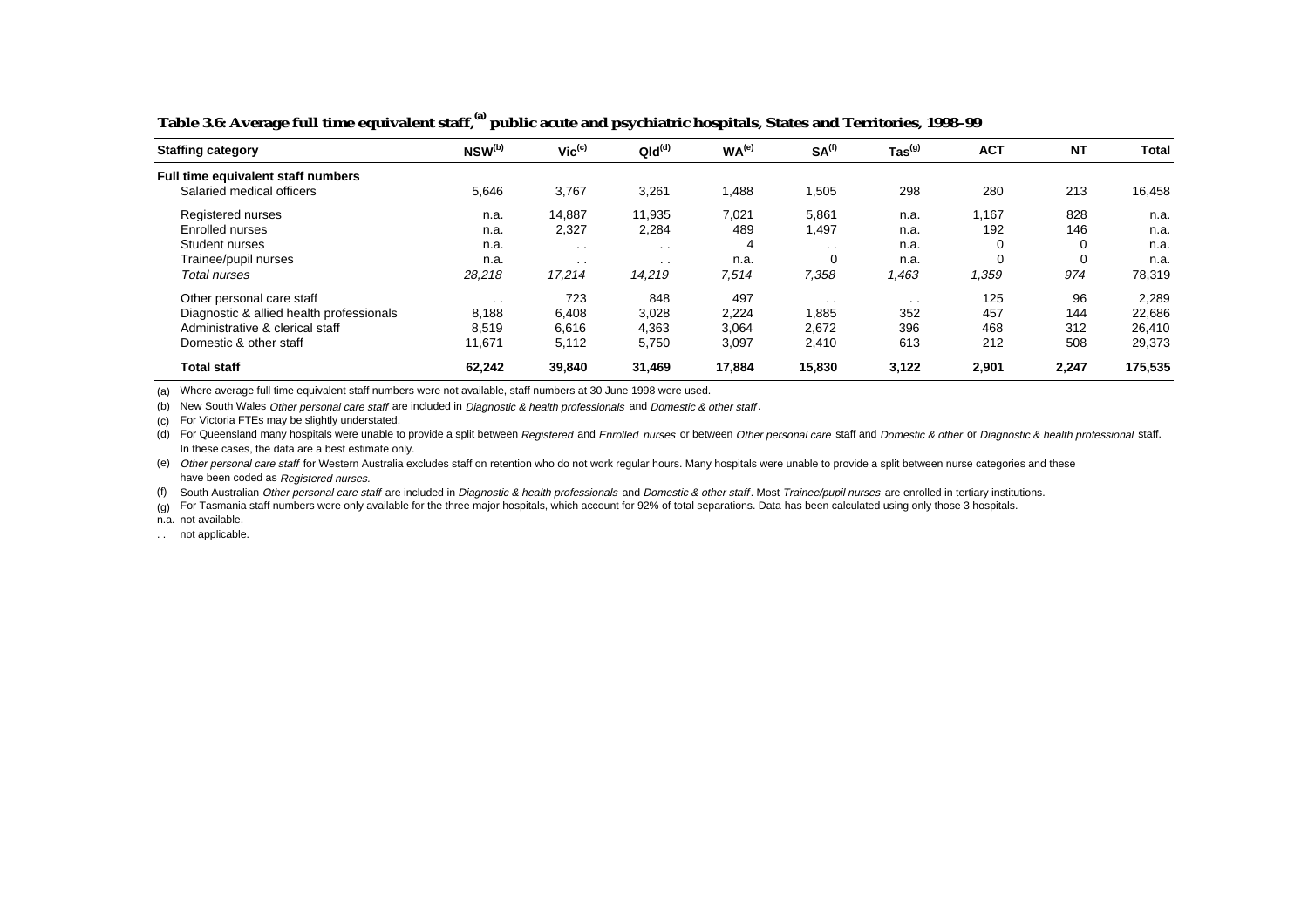| Occupation <sup>(b)</sup>     | <b>NSW</b>     | Vic            | Qld            | <b>WA</b>      | <b>SA</b> | <b>Tas</b>     | <b>ACT</b>     | <b>NT</b> | <b>Total</b>   |
|-------------------------------|----------------|----------------|----------------|----------------|-----------|----------------|----------------|-----------|----------------|
| <b>Public hospitals</b>       |                |                |                |                |           |                |                |           |                |
| Clinician                     |                |                |                |                |           |                |                |           |                |
| Primary care                  | 1,490          | 649            | 249            | 167            | 218       | 46             | 17             | 6         | 2,837          |
| Hospital non-specialist       | 854            | 146            | 872            | 410            | 232       | 36             | 91             | 78        | 2,641          |
| Specialist                    | 4,222          | 3,246          | 1,426          | 867            | 1,024     | 235            | 140            | 91        | 11,161         |
| Specialist-in-training        | 1,529          | 850            | 720            | 422            | 344       | 50             | 83             | 42        | 3,997          |
| Total                         | 8.095          | 4,890          | 3,267          | 1,866          | 1,819     | 367            | 332            | 217       | 20,636         |
| Administrator                 | 111            | 92             | 36             | 24             | 19        | 3              | 8              | 2         | 296            |
| Teacher/educator              | 20             | 5              | $\mathbf 0$    | 4              | 10        | $\mathbf 0$    | $\mathbf 0$    | 0         | 38             |
| Researcher                    | 54             | 32             | $\overline{7}$ | 8              | 4         | $\mathbf 0$    | 0              | 1         | 105            |
| Public health physician       | 30             | 18             | 50             | 34             | 21        | 7              | $\mathbf 0$    | 11        | 171            |
| Occupational health physician | 12             | $\overline{7}$ | $\mathbf 0$    | $\mathbf 0$    | 3         | $\overline{2}$ | 6              | 0         | 29             |
| Other                         | 121            | 56             | 55             | 23             | 23        | 9              | 13             | 0         | 300            |
| <b>Total public</b>           | 8,443          | 5,099          | 3,416          | 1,960          | 1,897     | 388            | 359            | 231       | 21,576         |
| <b>Private hospitals</b>      |                |                |                |                |           |                |                |           |                |
| Clinician                     |                |                |                |                |           |                |                |           |                |
| Primary care                  | 747            | 553            | 141            | 33             | 66        | 13             | 22             | 4         | 1,576          |
| Hospital non-specialist       | 106            | 63             | 90             | 12             | 19        | 16             | 11             | 0         | 319            |
| Specialist                    | 1,896          | 1,216          | 345            | 174            | 162       | 63             | 59             | 6         | 3,916          |
| Specialist-in-training        | 203            | 131            | 39             | 19             | 31        | 5              | $\overline{2}$ | 0         | 429            |
| Total                         | 2,952          | 1,964          | 615            | 238            | 278       | 98             | 94             | 10        | 6,239          |
| Administrator                 | 21             | 5              | 3              | 5              | 3         | 0              | $\overline{2}$ | 0         | 40             |
| Teacher/educator              | $\overline{2}$ | 4              | 0              | 0              | 1         | 0              | $\mathbf 0$    | 0         | $\overline{7}$ |
| Researcher                    | 12             | $\overline{2}$ | 3              | 0              | 0         | $\mathbf 0$    | $\mathbf 0$    | 0         | 16             |
| Public health physician       | 8              | $\overline{7}$ | $\overline{2}$ | 3              |           | 0              | 0              | 0         | 21             |
| Occupational health physician | $\overline{2}$ | $\overline{2}$ | 0              | 0              | 0         | 0              | 0              | 0         | 4              |
| Other                         | 53             | 45             | 8              | $\overline{2}$ | 10        | $\Omega$       | $\overline{2}$ | 0         | 120            |
| <b>Total private</b>          | 3,049          | 2,029          | 631            | 249            | 294       | 98             | 98             | 10        | 6,448          |

**Table 3.7: Medical practitioners working in public and private hospitals,(a) by type of occupation, States and Territories, December 1998**

(a) The annual medical labour force survey gives medical practitioners the option to report up to three jobs which are related to their medical qualifications. Therefore, a practitioner can report a job in both public and private sectors and be counted in each. Medical practitioners practising in more than one location, for example, private rooms and a hospital, may not report all practice locations.

(b) A medical practitioner who reports working as a clinician in any medical-related job is counted as a clinician in these data. For example, a practitioner whose main job is as a researcher but who also reports some clinical work will be counted as a clinician. An administrator who does research as a second job will be counted as an administrator if that is his/her main job. 'Main job' is the job in which the most hours per week are worked.

Source: AIHW 2000a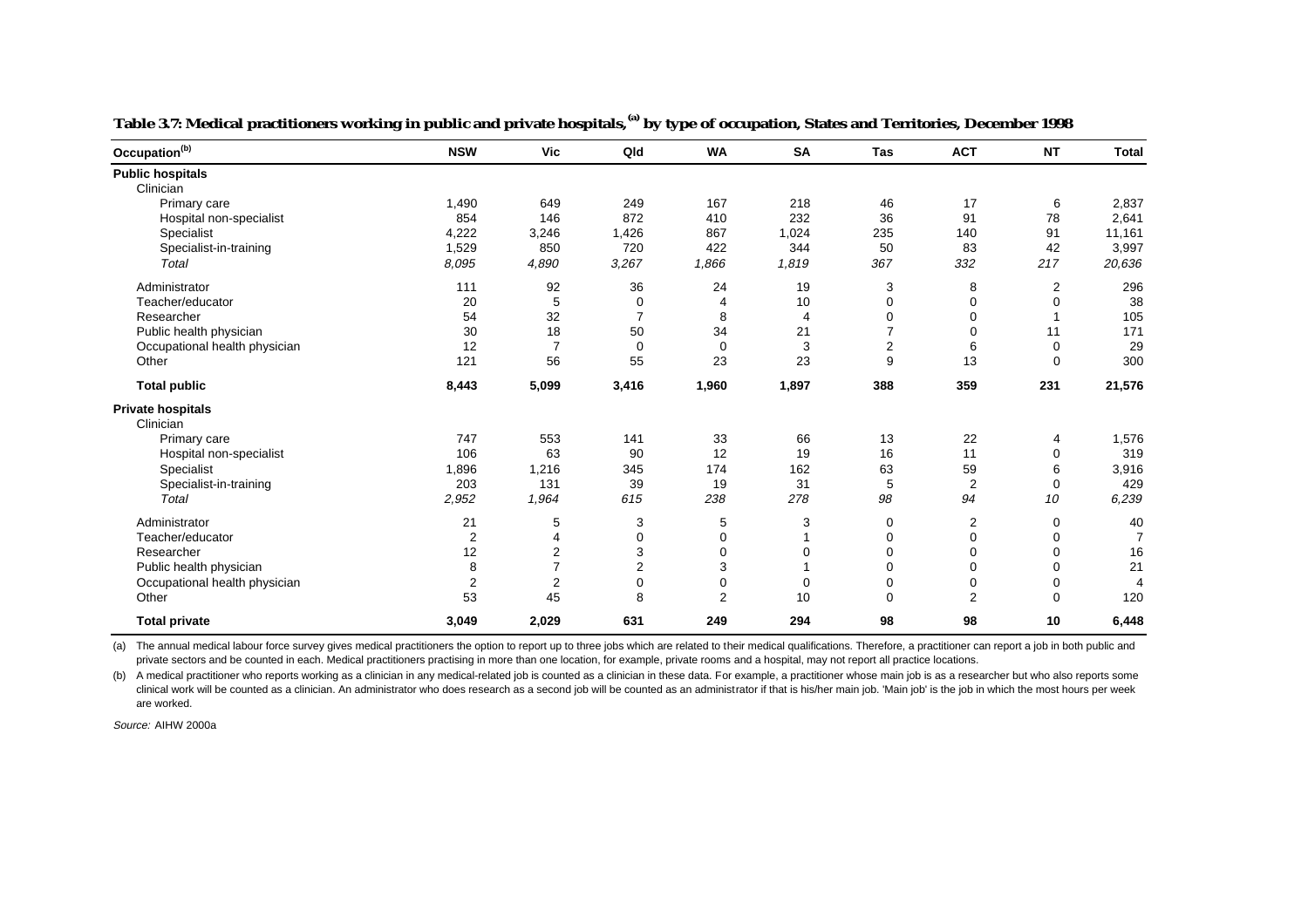| Recurrent expenditure category           | $NSW^{(a)}$   | Vic           | $QId^{(b)}$   | WA <sup>(c)</sup> | SA <sup>(d)</sup> | $\mathsf{ Tas}^\mathsf{(e)}$ | <b>ACT</b>    | NT <sup>(f)</sup>    | <b>Total</b> |
|------------------------------------------|---------------|---------------|---------------|-------------------|-------------------|------------------------------|---------------|----------------------|--------------|
| Salaried medical officers                | 493,609       | 396,950       | 258,310       | 140,903           | 115,834           | 28,691                       | 29,046        | 21,109               | 1,484,452    |
| Registered nurses                        | n.a.          | 810,740       | 586,124       | 333,767           | 275,546           | n.a.                         | 58,208        | 42,119               | 2,106,504    |
| Enrolled nurses                          | n.a.          | 111,364       | 81,717        | 15,735            | 55,317            | n.a.                         | 6,612         | 5,570                | 276,315      |
| Student nurses                           | n.a.          | $\sim$ $\sim$ | $\sim$        | 90                | $\sim$ $\sim$     | n.a.                         | $\Omega$      | $\Omega$             | 90           |
| Trainee/pupil nurses                     | n.a.          | $\sim$ $\sim$ | $\sim$ $\sim$ | n.a.              | $\mathbf 0$       | n.a.                         | $\Omega$      | 0                    | $\Omega$     |
| Total nurses                             | 1,449,214     | 922,104       | 667,841       | 349,592           | 330,863           | 69,090                       | 64,820        | 47,689               | 3,901,213    |
| Other personal care staff                | n.a.          | 17,889        | 27,889        | 13,709            | n.a.              | n.a.                         | 3,992         | 3,730                | 67,209       |
| Diagnostic & health professionals        | 383,216       | 311,125       | 140,853       | 100,979           | 78,212            | 19,459                       | 22,419        | 9,235                | 1,065,498    |
| Administrative & clerical staff          | 361,193       | 271,928       | 152,588       | 112,008           | 87,781            | 18,358                       | 20,427        | 12,943               | 1,037,226    |
| Domestic & other staff                   | 402,523       | 185,443       | 185,924       | 99,210            | 66,228            | 21,317                       | 6,943         | 20,592               | 988,180      |
| Not reported                             | $\sim$ $\sim$ | 7,722         | $\sim$ $\sim$ | $\sim$            | $\sim$ $\sim$     | 373                          | $\sim$ $\sim$ | $\ddot{\phantom{1}}$ | 8,095        |
| Total salary & wages expenditure         | 3,089,755     | 2,113,161     | 1,433,405     | 816,401           | 678,918           | 157,288                      | 147,647       | 115,298              | 8,551,873    |
| Payments to visiting medical officers    | 293,088       | 83,936        | 52,027        | 67,857            | 65,159            | 9,643                        | 17,428        | 2,526                | 591,664      |
| Superannuation payments                  | 243,126       | 146,342       | 129,937       | 71,654            | 58,469            | 15,465                       | 19,395        | n.a.                 | 684,388      |
| Drug supplies                            | 237,963       | 158,011       | 124,885       | 66,688            | 53,392            | 13,106                       | 13,626        | 9,236                | 676,907      |
| Medical & surgical supplies              | 276,702       | 251,514       | 208,771       | 85,120            | 69,280            | 19,596                       | 23,699        | 8,625                | 943,307      |
| Food supplies                            | 64,212        | 38,928        | 22,314        | 11,479            | 10,822            | 3,303                        | 3,407         | 1,779                | 156,244      |
| Domestic services                        | 122,493       | 92,477        | 72,364        | 37,024            | 34,326            | 7,098                        | 10,154        | 8,958                | 384,894      |
| Repairs & maintenance                    | 114,895       | 76,135        | 45,505        | 41,288            | 45,578            | 7,618                        | 7,119         | 3,905                | 342,043      |
| Patient transport                        | 34,337        | 13,905        | 13,857        | 10,891            | 8,816             | 2,901                        | 916           | 4,156                | 89,779       |
| Administrative expenses                  | 292,833       | 181,773       | 108,033       | 79,699            | 61,771            | 15,970                       | 16,118        | 12,389               | 768,586      |
| Interest payments                        | 1,136         | 561           | n.a.          | 23,870            | 1,700             | $\Omega$                     | 40            | n.a.                 | 27,307       |
| Depreciation                             | 236,544       | n.a.          | n.a.          | 55,951            | n.a.              | 2,888                        | 10,576        | n.a.                 | 305,959      |
| Other recurrent expenditure              | 202,346       | 105,261       | 564           | 46,782            | 40,168            | 13,960                       | 13,667        | 9,235                | 431,983      |
| Not reported                             | $\sim$ $\sim$ | 5,586         | $\sim$ $\sim$ |                   | $\sim$ $\sim$     | 22,830                       | $\sim$ $\sim$ | $\sim$               | 28,416       |
| Total non-salary expenditure             |               |               |               |                   |                   |                              |               |                      |              |
| excluding depreciation                   | 1,883,131     | 1,154,429     | 778,257       | 542,352           | 449,481           | 131,490                      | 125,569       | 60,809               | 5,125,518    |
| Total expenditure excluding depreciation | 4,972,886     | 3,267,590     | 2,211,662     | 1,358,753         | 1,128,399         | 288,778                      | 273,216       | 176,107              | 13,677,391   |

#### **Table 3.8: Recurrent expenditure (\$'000), public acute and psychiatric hospitals, States and Territories, 1998–99**

(a) New South Wales expenditure recorded against special purposes and trust funds is excluded. Other personal care staff are not reported separately.

(b) Queensland Interest payments are included in Administrative expenses. Pathology services are now purchased from a statewide pathology service rather than being provided by each hospitals employees.

(c) Western Australian Superannuation may vary substancially from previous years which were largely based on cash rather than accrual accounting.

(d) South Australian Other personal care staff are included in Diagnostic & health professionals and Domestic & other staff. Interest payments are included in Administrative expenses. Most Trainee/pupil nurses are enrolled in tertiary institutions. Termination payments are included in Other recurrent expenditure.

(e) Tasmanian hospitals pay payroll tax, with most being included in Administrative expenses and the remainder in Other recurrent expenditure. Other personal care staff are not reported separately.

(f) Hospitals in the Northern Territory make no contribution to *Superannuation. Interest payments* are not reported.

n.a. not available.